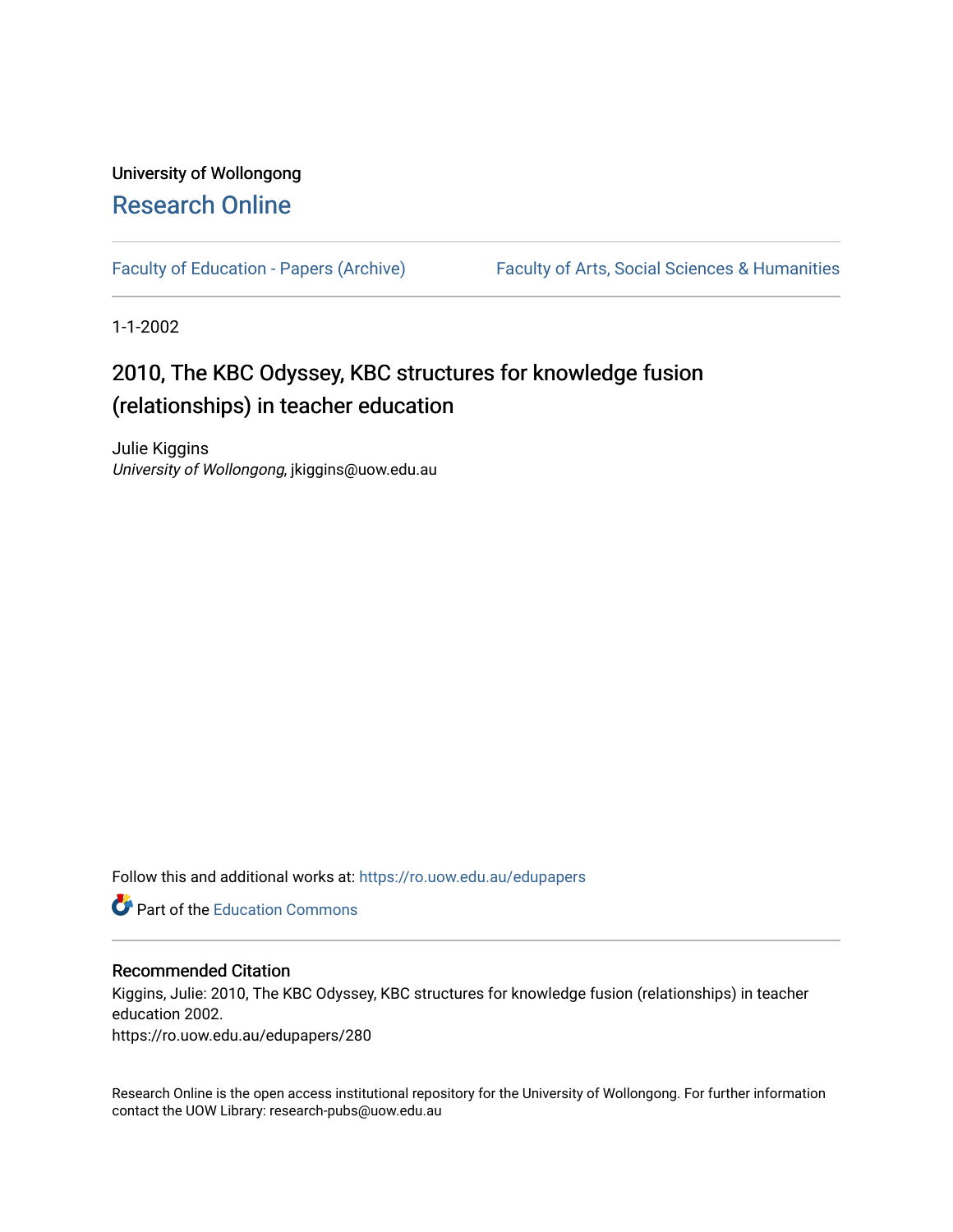## **2010: THE KBC ODYSSEY: KBC STRUCTURES FOR KNOWLEDGE FUSION (RELATIONSHIPS) IN TEACHER EDUCATION**

## **JULIE KIGGINS**

## **UNIVERSITY OF WOLLONGONG**

This paper explores the experiences of preservice teachers as they embarked upon an alternative model of teacher education known as the Knowledge Building Community Project (KBC) at the University of Wollongong. The KBC Project was initiated as a response to research that suggested preservice teachers needed more experience with the day-to-day operation of schools, and how the daily work of teachers related to the culture of schools and classrooms. A series of revisions now means that the KBC model is underpinned by four outcomes to support knowledge fusion: (i) Community Collaboration, (ii) Taking responsibility for own learning, (iii) Professional problem solving using the principles of PBL and (iv) Reflective practice.

The research showed that the students involved in the KBC Project benefited from the support of a community triad (the KBC facilitators, school based teachers and each other). The data showed that being members of a community triad enabled students to develop friendship and trust, which made working in collaborative school groups advantageous.

The paper demonstrates that there are key components needed in order to implement a KBC in teacher education. The key feature highlights the importance of a structure to promote social interaction between the main participants. When students are given the opportunity and support of the community triad, they can develop an ownership and responsibility for their learning. A key trait is the ability of the students to link theory to practice as well as developing an increased understanding about the culture of schools and the way that they operate.

## **INTRODUCTION**

Like most institutions charged with the responsibility for preparing teachers, the University of Wollongong s Faculty of Education has long been conscious of the documented shortcomings of traditional models of program delivery. These traditional programs feature mass lectures and tutorials, punctuated by prescribed periods of examination and practical experience.

Traditional modes of delivery seem to produce many students who are disenchanted and bored with their university education. They complain about being faced with vast amounts of information to memorise, much of which seems irrelevant to the world as it exists outside the university. They admit that they forget much of what they learn, and complain what is remembered cannot be applied to the problems and tasks they later face (Cambourne, 1998). Over the last five years the Faculty of Education at the University of Wollongong (UOW) has been intent on redesigning its teacher education courses and subjects to meet the needs that the teaching profession has identified. While the new degree structure that was implemented meets many of these needs, the mode of delivery remains relatively unchanged. Thus the decision to trial an alternative mode of delivery provides a unique opportunity to begin to address many of the shortcomings of traditional university methods identified above.

The approach undertaken by the UOW is a collaborative venture between representatives from the Faculty of Education, the NSW Department of Education and Training (DET) and the NSW Teachers Federation. This Reference Group began meeting regularly and negotiating details in January 1997. The overall intent of the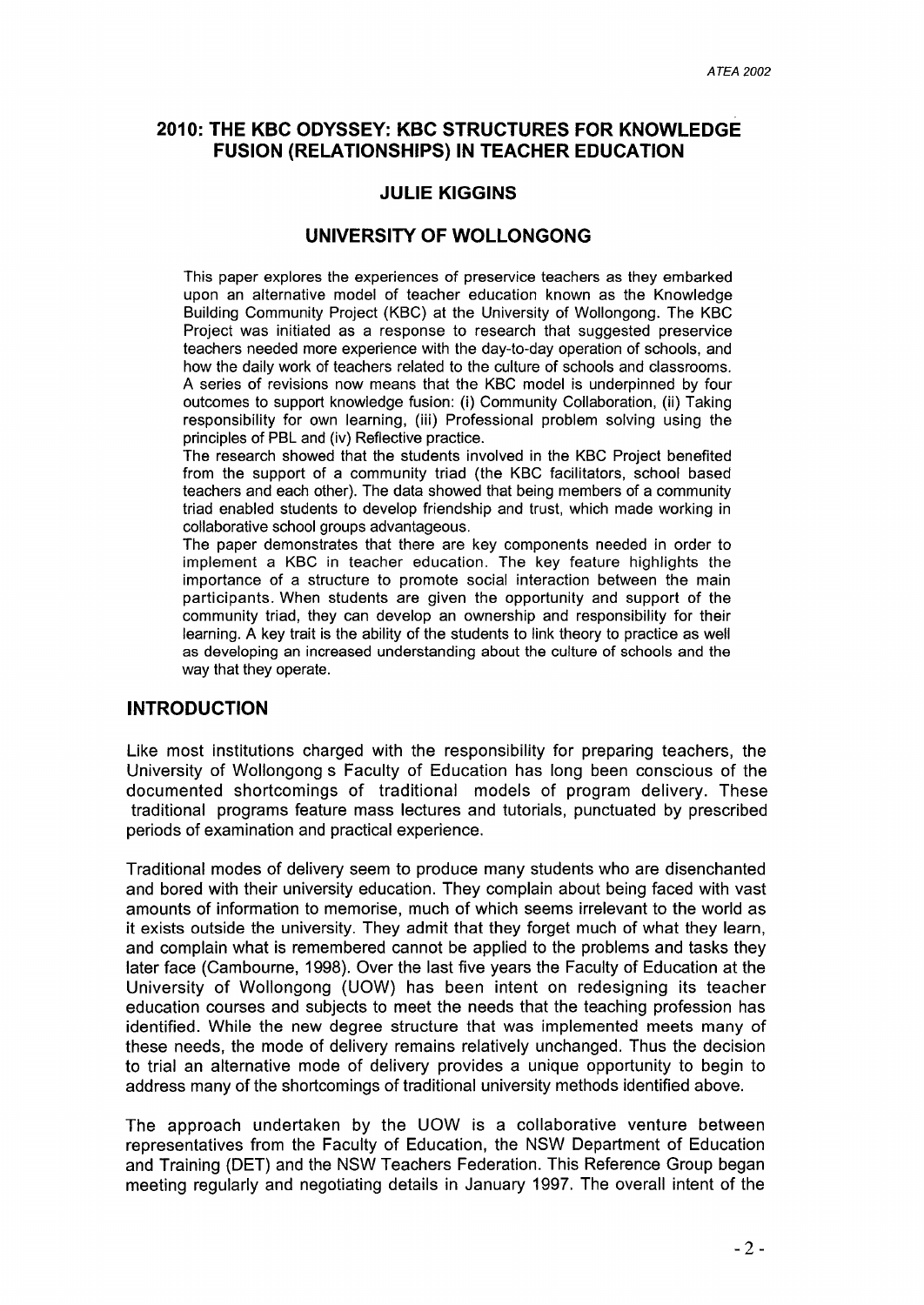Reference Group was to explore issues inherent in changing two major aspects of teacher education at the UOW:

- The teaching/learning culture of undergraduate teacher education; and
- The traditional mindset and culture associated with practice teaching/internship in schools.

In order to adopt the above it was decided that the alternative model would seek to achieve these changes by:

- Shifting the mode of program delivery from the traditional campus-based-Iecturetutorial mode to a problem-based-Iearning-within-a-school-site mode;
- Reconceptualising the nature of what has been traditionally known as practice teaching or 'the internship' so that there is a closer link among the specialised knowledge in Education courses and the nature and culture of schools and how they do business so that it is better understood both by students and local schools and teachers; and
- Renegotiating the professional relationship between the NSW DET, the university, local schools, and the NSW Teachers Federation so that a new form of practice teaching could be collaboratively developed.

It was decided that these aims would be implemented through an inquiry and problem-solving approach with a greater integration of the practical field-based component with the theoretical content.

In 1999, the Faculty of Education at the University of Wollongong implemented its alternative teacher education program in initial teacher training. This project became known within the faculty and collaborative partners as the Knowledge Building Community (KBC) Project. In 1999 the KBC Project commenced with twenty-two primary education students from the first year cohort (approximately 12.5% of the total intake) and was supported by four local schools whose staff had full commitment to the project.

#### What is a Knowledge Building Community?

A Knowledge Building Community is a group of individuals dedicated to sharing and advancing the knowledge of the collective. what is defining about a Knowledge Building Community is a commitment among its members to invest its resources in the collective pursuit of understanding. (Hewitt, Brett, Scardamalia, Frecker & Webb, 1995).

The notion of students and teachers working together in collaboration has been in educational conversation since Dewey but in the latest decade has been taking a more definite shape in various programs (Scardamalia & Bereiter accessed January 2000). The adoption of this approach sees the class become a research team aimed at advancing its own collective, intellectual growth through sustained, collaborative investigations (Hewitt et. aI., 1995, p. 1). Based on the principles espoused by Scardamalia and Bereiter (1989, 1991, 1993, 1996) the student teachers involved in the KBC Project at the UOW work in a learning environment that supports the continuous social construction of knowledge (Vygotsky, 1978).

To reposition the delivery of teacher education from a campus-based-Iecture-tutorial mode to a problem-based-Iearning-within-a-school-site mode the KBC in operation at the UOW was underpinned by three learning principles.

• Community learning (CL);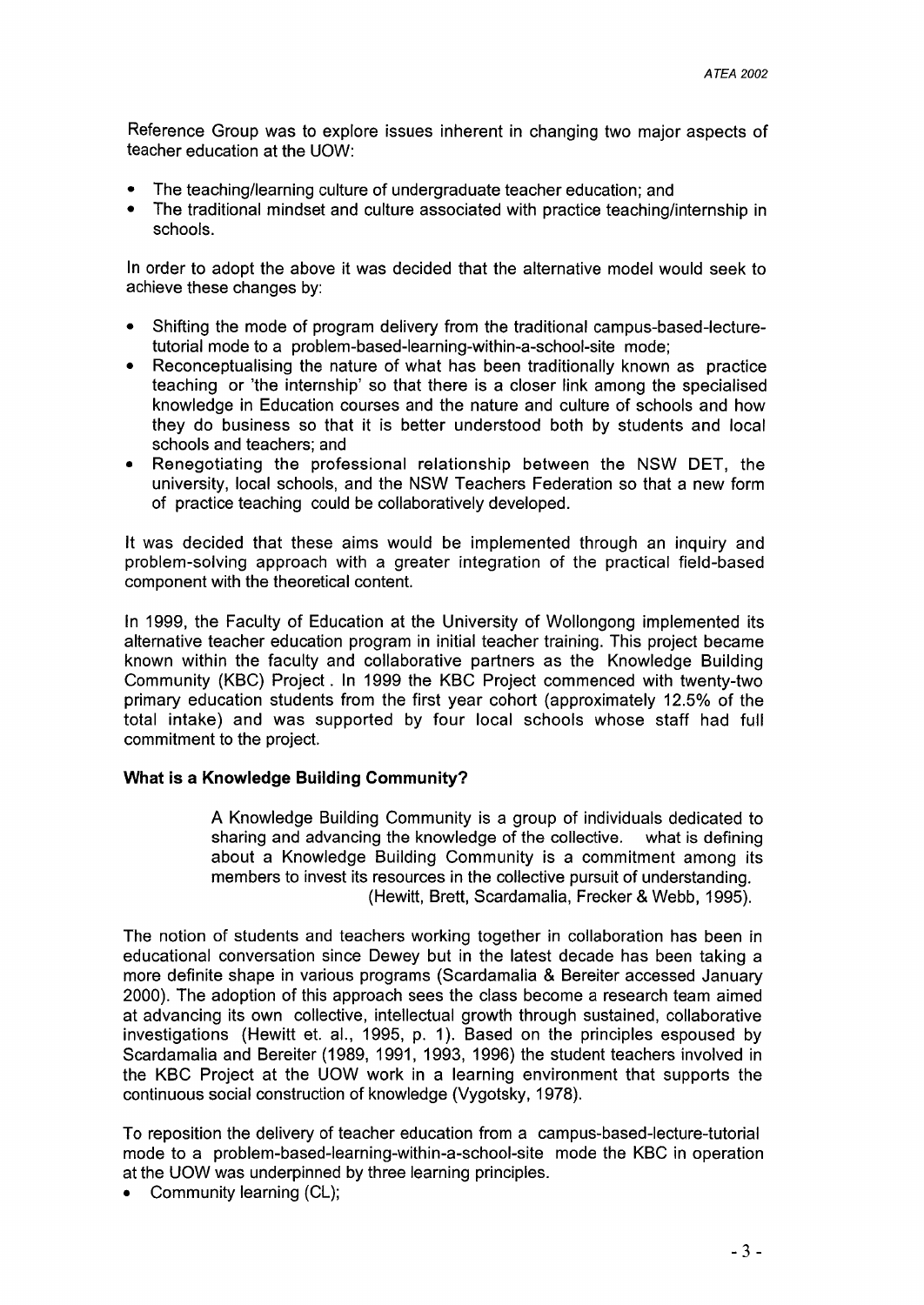- School-based learning (SBL); and
- Problem-based learning (PBl)

#### **Community Learning**

Community learning (Cl) is a major shift from the traditional teacher education model of lectures and tutorials and serves to strengthen the working link between the university and the participating local primary schools. It requires the development of a community of learners, which is made up of preservice teachers, the school-based teachers and university lecturers who act as facilitators on campus. This community is designed to establish a sense of trust among all of its members who are dedicated to working together to educate competent and sensitive professionals.

#### **School-based Learning**

School-based learning (SBl) is the second learning principle of the KBC project. Schools are more than a conglomeration of buildings and people rather they are a set of individual cultures which have evolved in response to the wider cultural values (Bullough, 1987). To function, and indeed survive a beginning teacher must understand this culture This component of the KBC structure aims to develop a sophisticated understanding of school-based culture. It is important for preservice teachers to understand how schools do business and how classroom cultures operate and support the learning of all students. It is also necessary as a part of this understanding of classroom culture to know and appreciate how to create and sustain this culture. This part of the KBC project is particularly aimed at reducing the reality shock by increasing preservice teacher s understanding of a teacher s multiplicity of roles in both the school and the classroom.

#### **Problem-based Learning**

Although problem-based learning has been extensively used in medical and other health professions over the last 30 years it has not widely crossed over into teacher education. The literature supporting problem-based learning in preservice teacher education provides relatively few examples. Higher education has become characterised by structured subject based learning. Subject based learning has at its centre the lecture. The lecture rates poorly as a means to motivate students because the core issue of the lecture is the lecturer s intent to cover set material (Margetson, 1994). However, effective student learning does not necessarily result from the lecturer s presentation of material. It appears that no matter how well the lecturer performs during the course of the lecture, students still sit passively and are seldom involved (Margetson, 1994). Subject-based learning means that subjects are viewed in isolation from each other and it is the subject that is driving learning. This style of learning assumes that the learner is unknowledgeable (Woods, 1994) and the instructor is the source of knowledge. Duch (1995) says that faculties that incorporate problem-based learning into their courses empower their students to take a responsible role in their learning and as a result must be ready to yield some of their authority in the classroom to the students.

### **The Evolving KBC Model**

The research undertaken in 1999 and 2000 showed that the attempt to combine PBl in its pure sense as the literature suggested was a bittersweet mixture of success and failure. The experience of PBl over the last two years has predominantly provided insights into the pitfalls of trying to implement what might be called a "pure" PBL model. As a result of this research the current KBC model has removed the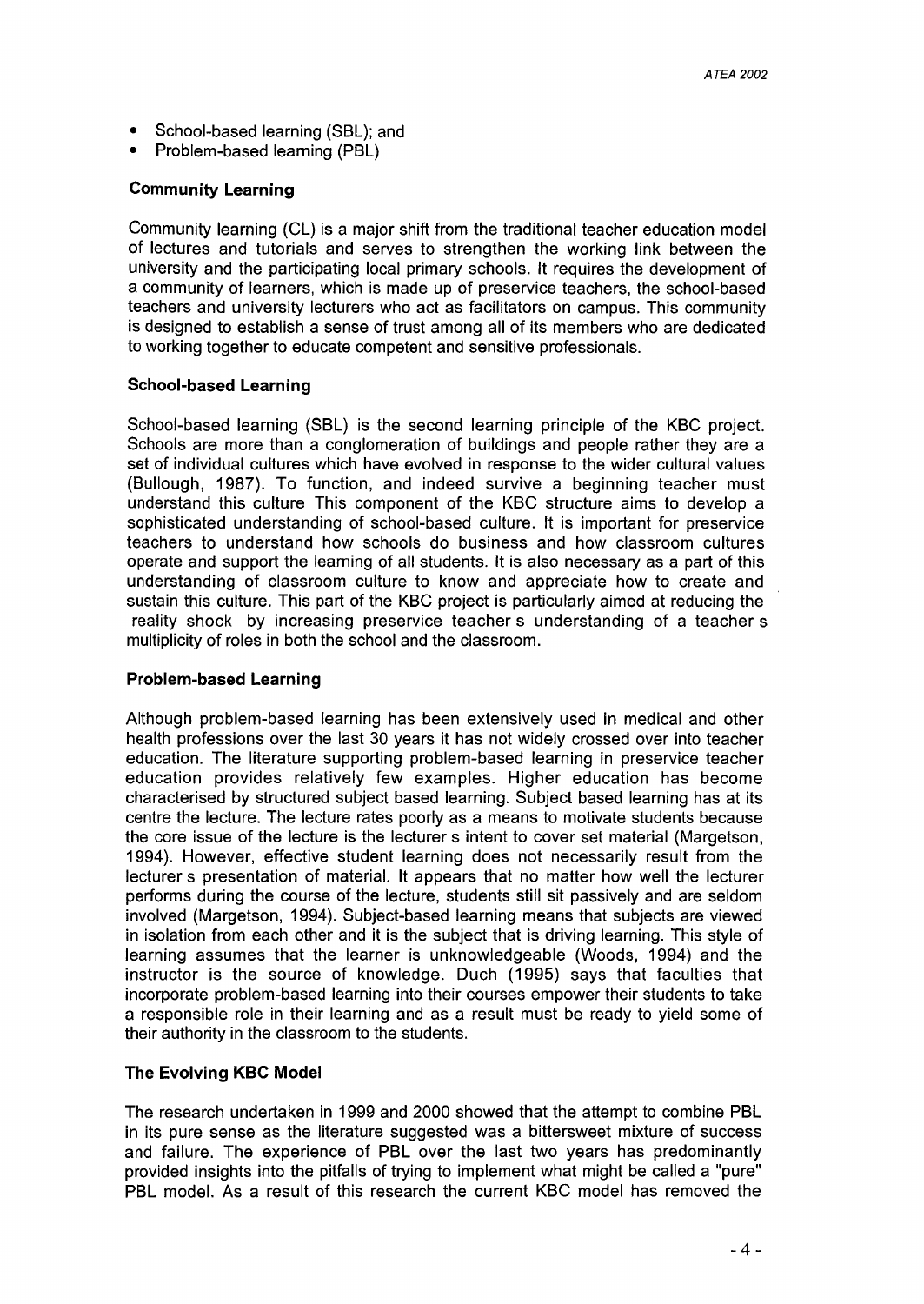constructed or hypothetical problem. Problem-based learning principles guide the students as they negotiate to complete assessment tasks. The students devise assessment tasks based on collaborative evaluation and analysis of the nonnegotiable curriculum i.e. the compulsory subject outcomes. The students then undertake negotiations with their mentor teacher at the school where they are a Teacher-Associate to ensure that the tasks they have devised are appropriate and achievable in their setting.

The original three learning principles have also undergone a revision and are now referred to as the Four Pillars or outcomes for KBC learning. They are:

1. Taking responsibility for own learning

Within pillar number one it is expected that the students will:

- Demonstrate that they understand the importance of becoming autonomous, self- directed, independent learners
- Demonstrate that they know how to make effective, productive, learning decisions
- Identify a set of learning strategies and/or tactics that responsible, selfdirected, independent learners can use and/or draw on
- Apply some of these strategies and/tactics to their own learning.

2. Learning through professional collaboration

Pillar number two expects the students to:

- Demonstrate understanding of the value and power of collaborative learning;
- Demonstrate ability to work productively and professionally as a member of a team;
- Demonstrate the ability to deal with inter-group conflict in productive ways;
- Understand how group dynamics work and be able to apply principles and know-how to maintain group cohesion; and
- Demonstrate that they can collaborate in the generation of professional knowledge which all who are members of the KBC community can share and use.

3. Identifying and resolving professional problems

Pillar number three encompasses the principles of PBL and therefore expects that the students will:

- Demonstrate the ability to identify and articulate professional problems, which need to be addressed and resolved;
- Demonstrate the ability to analyse the key elements in a range of professional problems;
- Make explicit and apply a set of problem- solving strategies and tactics with can be used to address and resolve such problems;
- Demonstrate the ability to identify resources that might be needed to address and resolve a problem, and subsequently find and use such resources; and
- Demonstrate the knowledge and ability to use time effectively in the problemsolving process.

#### 4. Becoming a reflective practitioner

The fourth and final pillar of KBC learning engages the students in reflective practice; therefore the students will be carrying out the following activities:

- Demonstrate the ability to engage in the process(es) inherent in reflective learning; and
- Students will be expected to make regular, honest, and systematic judgments of the degree to which they believe they have demonstrated the four broad specific outcomes of KBC in the various settings (School, KBC home-room, Self-Directed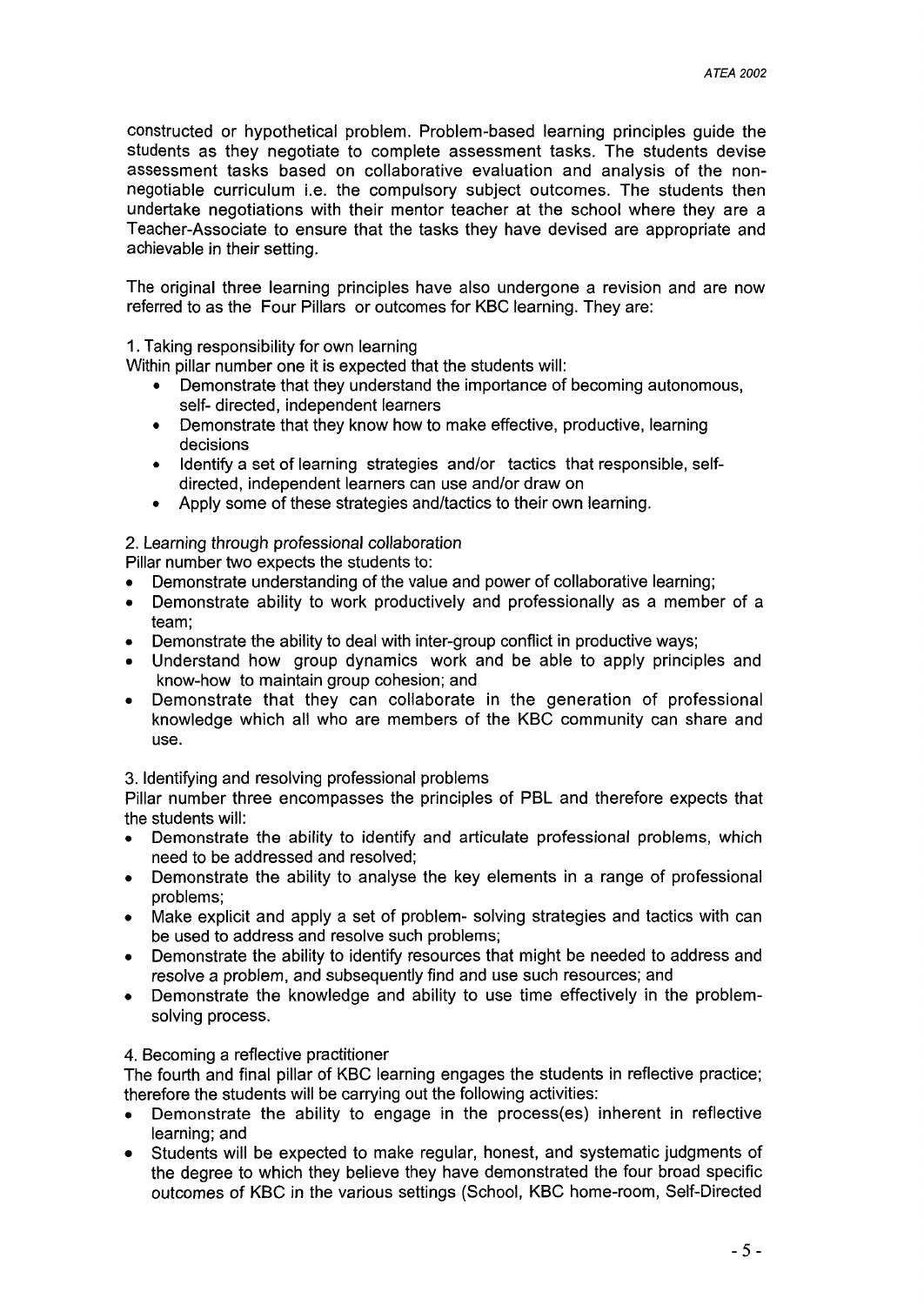Learning) by completing self-evaluation reports at regular intervals.

The four pillars of the KBC are a set of complex interactions that are interrelated. When these interactions are working they will serve to drive the task that is to be investigated. In the place of the designed generic problem are a series of questions that have been designed to guide the students in their quest to master the outcomes of the compulsory subjects in which they are enrolled. This is a four stage approach. At each stage there is a question that has been written to guide the students as they work towards designing their own assessment tasks. The questions at each stage are written as a means of ensuring that the students are satisfying the requirements of the compulsory subjects. The four guiding questions are:

- Stage 1 Let s identify exactly what we are expected to learn in each of these subjects
- Stage 2 Let s see how we can reduce our workload by integrating and combining what we find out in Stage 1
- Stage 3 How can we make best use of our time in school to support what we re expected to learn?
- Stage 4 What sort of assessment tasks can we design and submit that will convince those who are going to assess us that we have achieved what we re supposed to have achieved?

The students use the four pillars of KBC learning to support their work through each question at each stage. The principles of PBL are still in use because the students do not attend lectures, are constantly asking questions are engaged in problem solving research activities and they work in small teams. It is these teams that form the structures for knowledge fusion relationships to be built.

#### Social Interaction: The Missing Link in Teacher Education

The key feature of these relationships highlights the importance of a structure to promote social interaction between the main participants. When students are given the opportunity and support of the community triad (the KBC facilitators, schoolbased teachers and each other) they can develop ownership of and responsibility for their own learning. Another key trait is the ability of the students to link theory to practice as well as developing an increased understanding of the culture of schools and the way that they operate.

The support of the community triad is the base from which all else operates. The experiences of the students from February 1999 through to the present day are directly influenced by the friendship and trust that is created in the community triad. This was evident in week one of Session One 1999 when Siobhan stated that she didn t feel lonely and that she always had someone to have lunch with. She went on to question, How you could ever learn when you felt lonely at university? Kerrie confirmed this when she said:

I don t think I am learning and then I go home and all this stuff comes out. I think where did that come from? It's because we talk and trust each other. If we have a problem we talk. We had so much fun with our group poster we weren t afraid to say anything. We talked so much. We hardly ever disagreed at all once someone said something we would go oh yeah that s a great idea One of my initial concerns about this course was that my friends weren t doing it and I thought that I would be on my own but just the opposite has happened and I have made so many friends.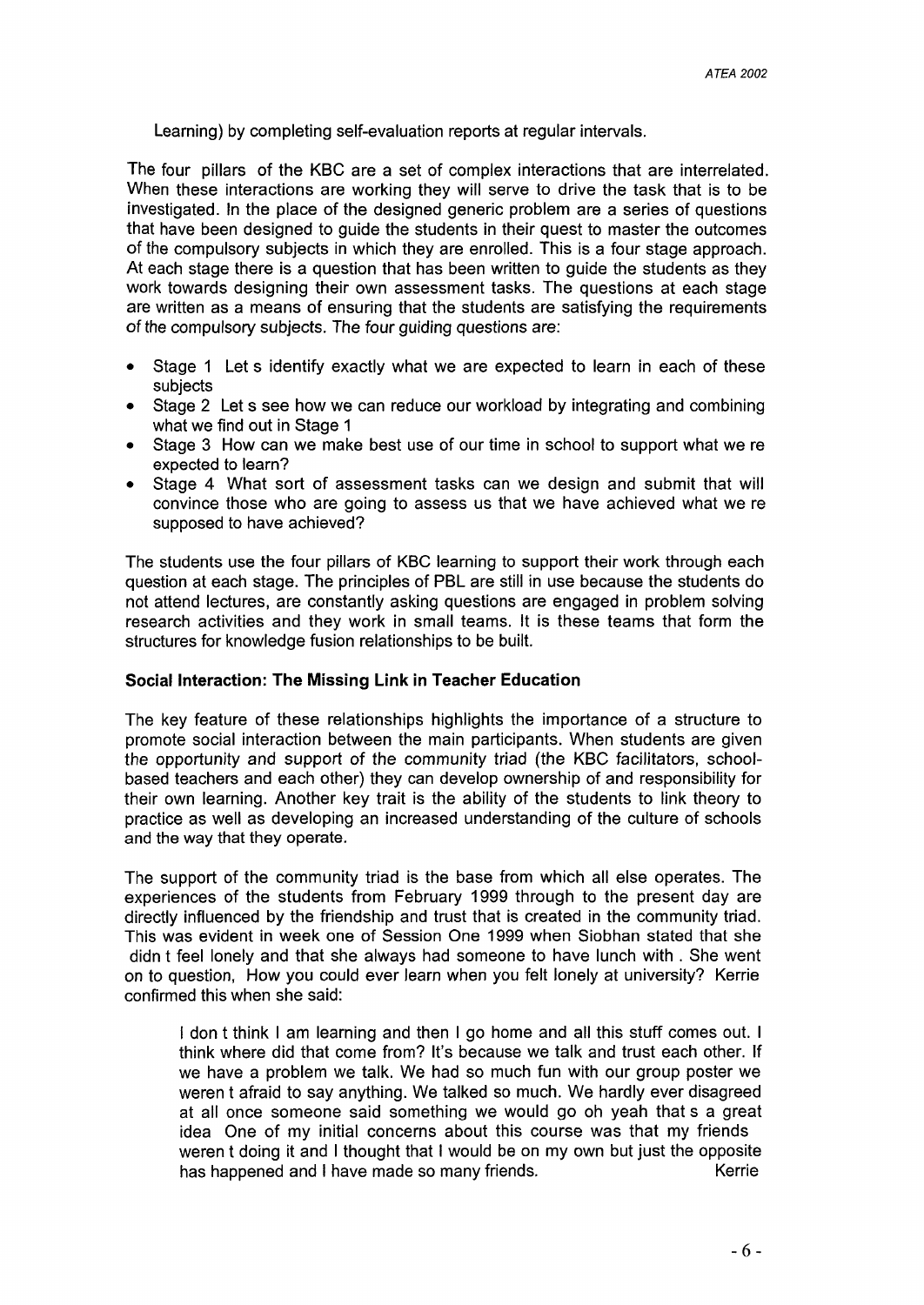Skye via e-mail also reiterated the benefit of working in groups

Its been great. I have loved working in-groups. I have had the best time. I have found that by working in a friendly environment you learn more. I think that everyone has different aspects that you can utilise. Skye

The reverse to this situation was demonstrated in Session One 2002 when students not carrying out their share of the workload were threatening the underpinning value of the group relationship i.e. trust.

We have had several group meetings now where one or two members have arrived with their allotted tasks not completed. To be frank I am losing all sense of trust with them. I am concerned that we will not be able to finish our major assessment unless we have a major turnaround. Michael

The KBC Project was established as a means of providing students with quality learning experiences. What has emerged however is that the social interaction and support of each other and/or the KBC facilitators and/or the school-based teacher mentors serves as the greatest influence on any or all of the students experiences.

One of the most important things I ve learnt so far is that this program is about helping each other and reflecting on our ideas so that we can learn from each other. Ashlyn and the state of the state of the state of the state of the state of the state of the state of the state of the state of the state of the state of the state of the state of the state of the state of

The development and formation of the community triad therefore needs to be included as an essential component of this alternative model of teacher education. Figure 1 illustrates the relationships necessary to replicate a community triad for any future KBC cohort to include students, university and school staff. This needs to be done prior to students entering the KBC project or any of the participating schools. The fusion of community between KBC facilitators and school-based staff needs to be viewed by both parties as a partnership.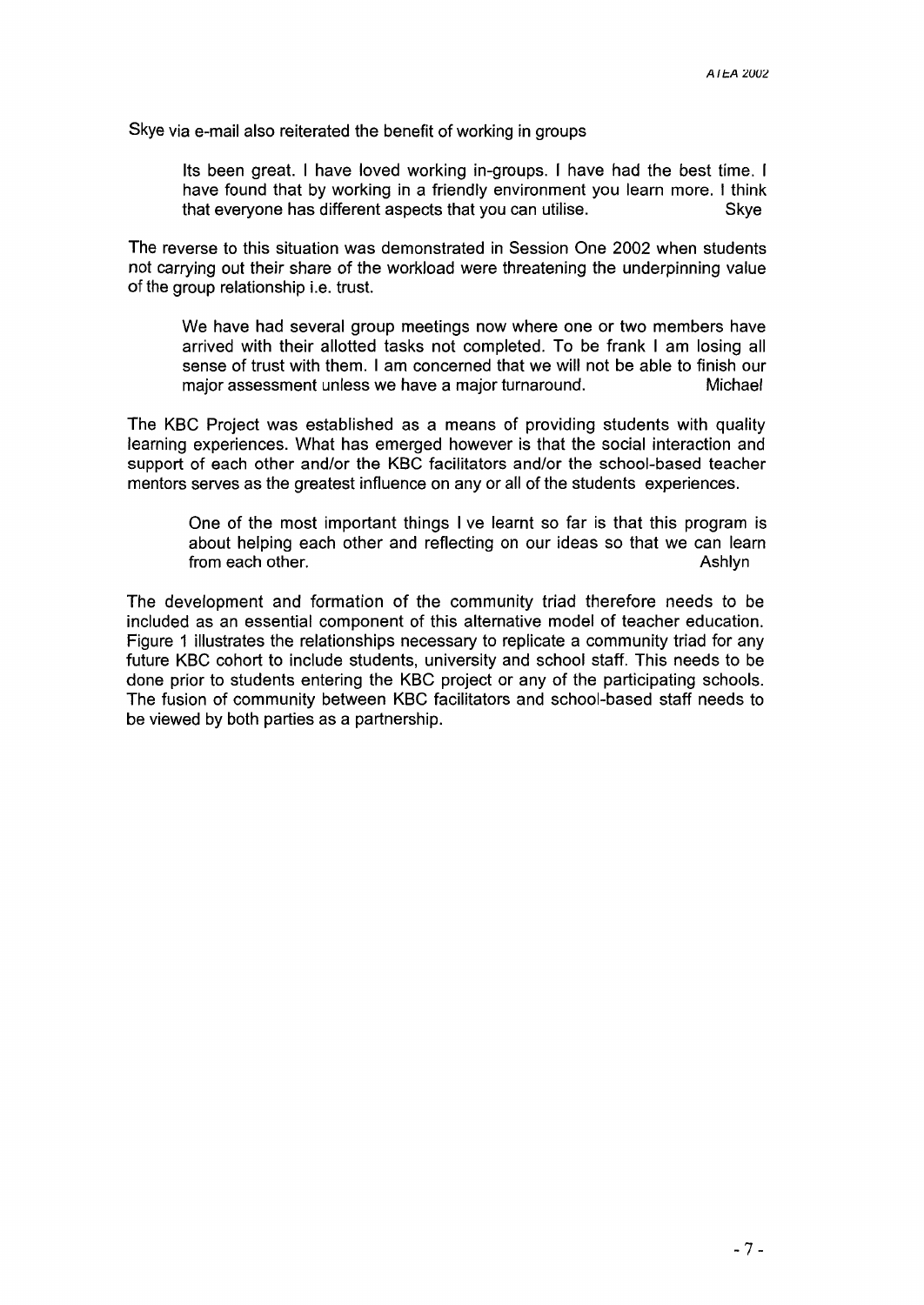

Figure 1 Relationships in the KBC Knowledge Fusion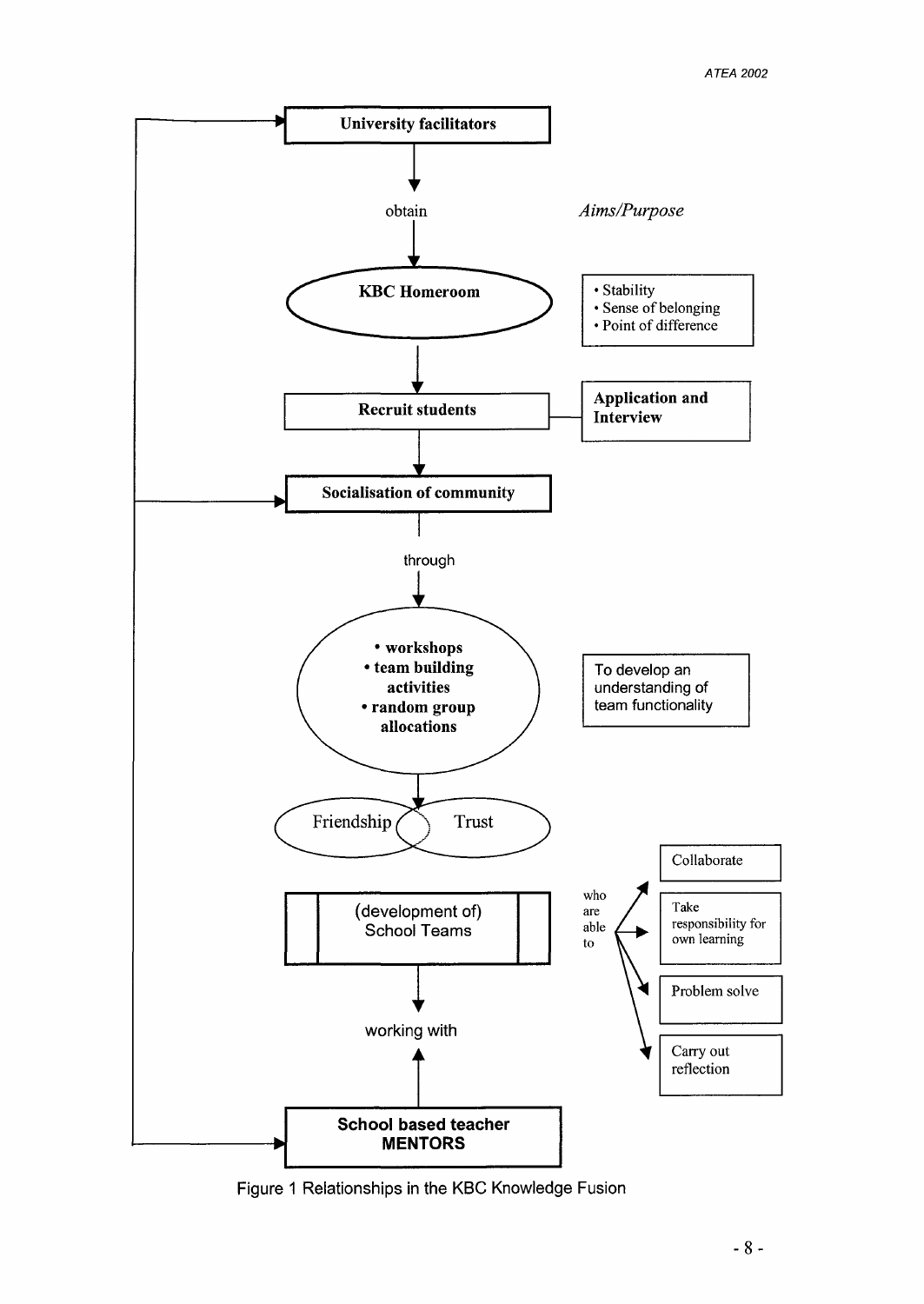Just as the students reflected on the relationships that they established through their involvement in the KBC so too did the school-based teachers.

Having KBC students in the school has led to discussions about teaching philosophies and organisational matters better professional conversations not whingeing and whining notice is a control of the Dianne 2002

The students were making comments and asking questions that as a teacher I have longed to hear because what it did was reassure me that as graduates they were going to be effective teachers **Jane 2000** 

Comments such as those above from the school-based teachers involved in the KBC-Mentoring Program support the existence of the community triad. However the university facilitators also make up this role and their role cannot be underestimated. The role of KBC facilitator differs from the traditional role of the lecturer. KBC facilitators cannot simply be the disseminator of facts. It is a role of multiplicity, as facilitators become counsellors, confidantes and co-learners.

The establishment of the community triad sees a positive change in the relationship between the school and the university. KBC facilitators carry out weekly school liaison visits, where it is not uncommon to sit with KBC students and unpack the classroom instruction that is being observed. School based staff are also involved in the KBC homeroom as guest presenters. One of the most successful components of the community triad is the involvement of school-based staff at the planning and debriefing meetings held at the beginning and end of each university year.

The relationships illustrated in Figure 1 not only meet Ramsey s (2000) recommendation that the re-energising of teacher education needed to be supported by reconnecting universities and schools, but also demonstrates to the students that they are part of an established team. This team can only become the community triad with their inclusion.

An important component of the social structure is that the KBC facilitators need to arrange a designated homeroom and it must be obtained prior to the students arrival on campus. The homeroom must not be a common teaching area; it needs to be for the sole purpose of KBC teaching and learning activities. This physical space plays a vital role in the establishment of the KBC. The homeroom provides stability, a sense of belonging, a place to display work products and emphasises a point of difference from the traditional mainstream program. It is the location where all workshops are held. The impact of not having access to the homeroom was not fully understood until Session One 2000. The situation of having two groups and only one homeroom meant that the KBC 2 students were without a permanent base and although teaching rooms were obtained for workshops, they were common teaching areas and the students could not stay in the rooms longer than the booking allowed. Quite often the rooms were located in buildings other than those that were designated to the Faculty of Education. The overlap of students saw KBC 2 students displaced and disorganised. KBC 2 students were even witnessed working in the cafeteria. Fran stated that they had lost their sense of identity; Katherine complained that they were no longer special; but Siobhan summed it up by saying that being on the move from room to room made the students feel that they were just another tutorial group. It became obvious that creative timetabling was necessary in order to accommodate two groups in one room.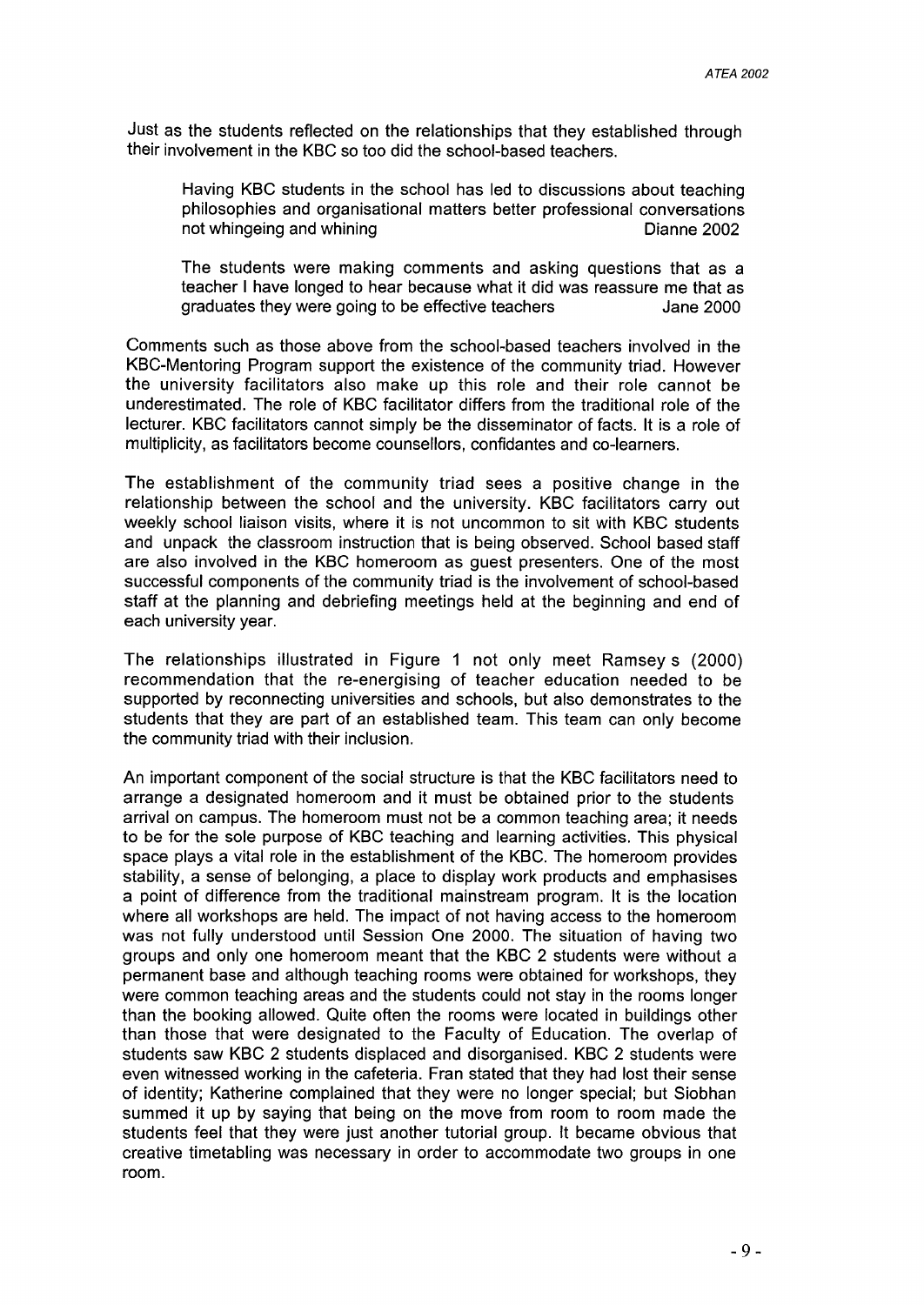When the students have been recruited through an application and interview process the KBC facilitators then undertake the process of establishing the final component of the community triad. Workshops, team building and random group selections that allow students to meet and work with each other and learn about group roles foster a sense of community. The mentor teacher s role and team functionality combine to help create that sense of community. When students develop friendships and trust they have the basis of a foundation that should enable them to work collaboratively in school teams with their school-based mentors. Ideally the school teams will be able to work not only in a collaborative community with all members but to take responsibility for their learning, to problem solve and to undertake reflective practice.

The community triad could not operate unless the students social interaction is characterised by friendship and trust. Social interaction is promoted through collaborative learning and group meetings. When students carry out these activities the platform is built for them to get to know each other s strengths and weaknesses but it also helps constitute the basis of a successful KBC. The importance of social interaction is the missing component in many of the preexisting models of teacher education.

Meetings are a vital part of collaborative learning. I can now accept and realise that our groups problems were all central to the failure to meet adequately in the beginning of the semester. Meetings provide the grounds for members to build trust and develop relationships with each other that are vital for collaborative learning. Jodi 2002

Ramsey (2000) proposed that for reform to take place in preservice teacher education certain criteria needed to be met. Diamond (1991) believed that central to the most common teacher education models were three basic components. These were listed as: (i) academic preparation in the subjects or disciplines that the preservice teacher will teach when qualified; (ii) theoretical foundations of professional education; and (iii) the student practicum or teaching in some form of internship. The KBC model meets these criteria but also has the unique feature of factoring into its structure the opportunity of social interaction.

#### **CONCLUSION**

A number of major benefits or themes have emerged since the implementation of the KBC Project at the UOW. Firstly students have learned the value of their community triad in regards to their learning and they have realised that learning from each other is a powerful tool. The KBC Project allows students to identify and act on professional problems in a collegial manner and then have the ability to reflect upon the course of action taken. Moreover they have developed a deep sense of understanding about the roles of the members of the community triad, the multiple roles of the classroom teacher and the need to have functional groups for effective productivity. One of the most impressive facets to emerge however has been the fusion of a positive working relationship between the KBC facilitators, the students and the cooperating schools.

Some, (not all) of the assumptions inherent in KBC are radically different from those that underpin the mainstream teacher-education programs. The KBC Project is proving itself as a credible alternative to mainstream teacher education and through a series of revisions has designed a way to link abstract theory to classroom application and at the same time the link for joint responsibility for